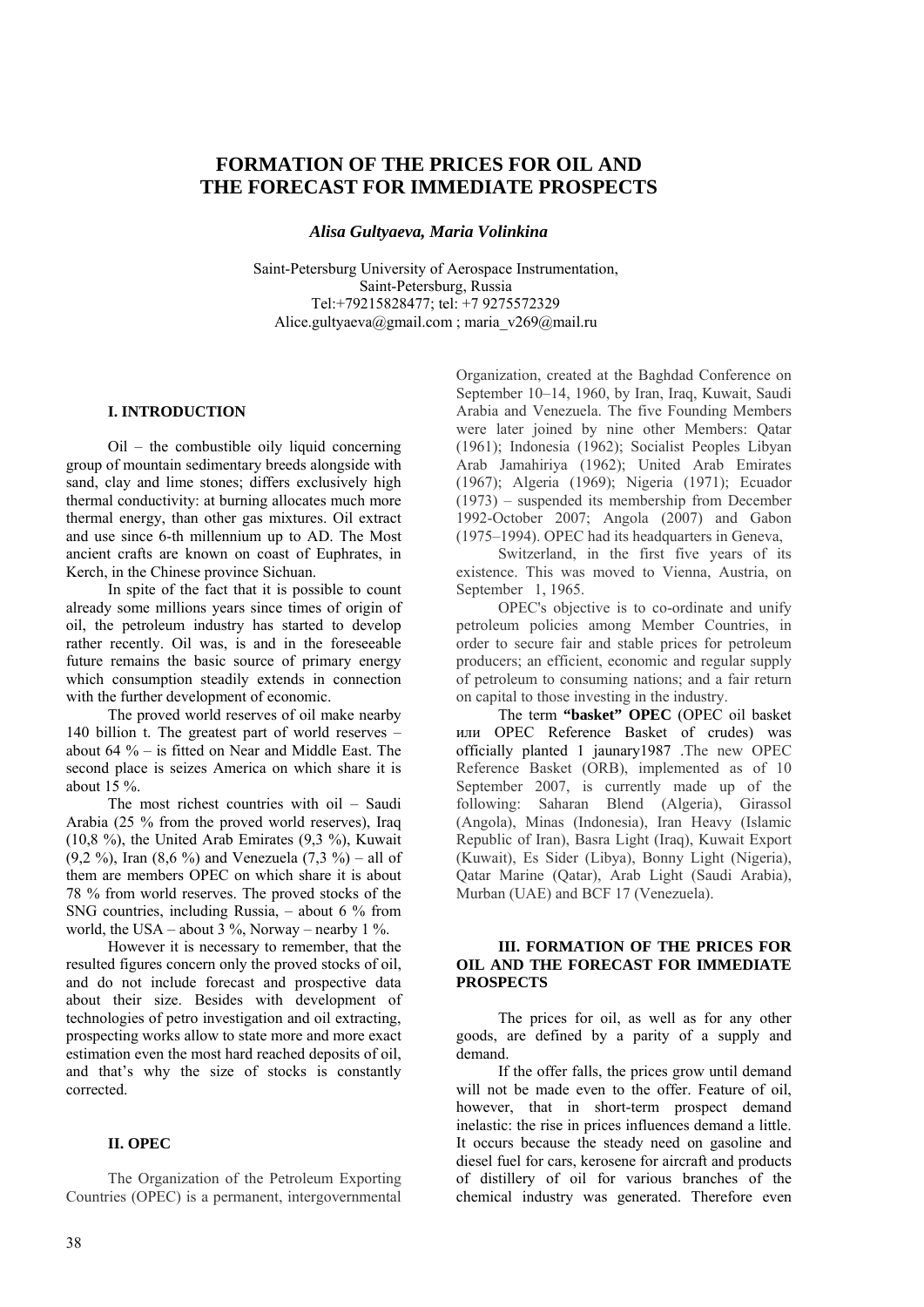small falling of the offer of oil leads to a sharp rise in prices.

Besides it always on the prices political conditions in the world has essential value. So, having suffered defeat in the Arab**-**Israeli conflict, the Arabian countries have decided to reduce in 1973- 1974 an oil recovery to 5 million barrels a day "to punish" the West. Other countries have managed to increase extraction by 1 million barrels a day. The general oil recovery was reduced to 7 %, but the prices have grown in 4 times. The prices for oil were kept at a high level (though and not such high as during boycott) and in the middle of 1970th years, the further push to them was given with the Iranian revolution and the Iran**-**Iraq war. The peak of the price have reached in the beginning of 1980th years. After that the prices had started to fall. For some years they have fallen more than three times. After intrusion of Iraq into Kuwait into 1990 of the price have grown, but have quickly fallen again after it became clear, that other countries can easily increase an oil recovery. After rout of Iraq in 1991 of the price continued to fall and have reached the minimum \$11 for barrel in 1998, that in view of inflation corresponds to a level of the beginning of 1970th years. In Russia it has led, in particular, to decline of a petroleum industry and became one of the reasons of a default.



#### Oil exports by country.PNG

The countries OPEK have managed to agree about reduction of an oil recovery, and to the middle of 2000 of the price have reached \$30 for barrel. From the end 2003 up to 2005 there was a new sharp jump of the prices, in January 2008 the price \$100 has been reached, and kept at a level above \$90. The some people consider that the reason of this jump of the prices prospective intrusion of the USA into Iran, the other`s opinion is it marks the beginning for a long time expected oil crisis when to exhausted

deposits are more difficult to satisfy a growing demand for oil. The majority of analysts consider, that this price will be lowered. One indicate figure 40, others 75 dollars for barrel, but it is necessary to note, that forecasts about decrease stood out every year, since 2000, but never while (2008) have not come true.

There are a number of factors which can lead to falling of the prices for oil in immediate prospects. First, outlined, in opinion of some experts, recession in economy of the USA and the leading countries of the Europe will inevitably reduce need for mineral oil. Secondly, the sharp increase in the prices last years actively stimulated scientific development in application энергосберегающих technologies in the industry and to use of more economic engines both for automobile techniques, for aviation and ships. For any transport company now one of the basic criteria at purchase of vehicles, be it the lorry or the plane, fuel profitability is. Thirdly, ever less than oil and mineral oil in view of their dearness and limitation it is used with a view of heating. Alternative energy sources start to be applied widely: the sun, a wind, inflow, geothermal, etc. Reduction of consumption of hydro carbonic fuel is promoted by application modern теплоизолирующих materials in construction, use for heating the high-calorific fuel made not on the basis of mineral oil, and on the basis of waste деревообрабатывающей and to the chemical industry. So in a number of the Scandinavian countries the state programs stimulating transition in the near future of the majority of buildings on heating with use of renewed kinds of fuel are accepted. The special heating equipment working on waste of wood and meeting all modern requirements of profitability and ecology is projected and developed for this purpose. Considering that fact, that in the Scandinavian countries there are greater areas of woods it gives the basis at the careful and reasonable approach to renewal, to count on refusal after a while from mineral oil for heating. In many countries actively work above manufacture of gasoline and diesel fuel on the basis of vegetative raw material: a sugar cane, a potato, a silo, etc. Special successes Brazil has reached in this direction. In this country about 20 % of ethanol already are now used (the automobile fuel made of a sugar cane) as a substitute of gasoline, and shortly this figure should increase promptly. A number of the companies is developed engines which can work both on pure ethanol, and on gasoline from mineral oil. The big influence for all these works on searches of replacement to gasoline and diesel fuel has also the psychological factor. The matter is that disputes do not cease for what time will suffice on the Earth the stocks of oil. In any case, sooner or later, the mankind should search for alternative.

But now there is also a tendency to continuously increasing demand due to increase in quantity of cars and to it of similar techniques. Rather recently in the market there were new large consumers of oil, whose appetites quickly grow. On consumption level of oil on the second place in the